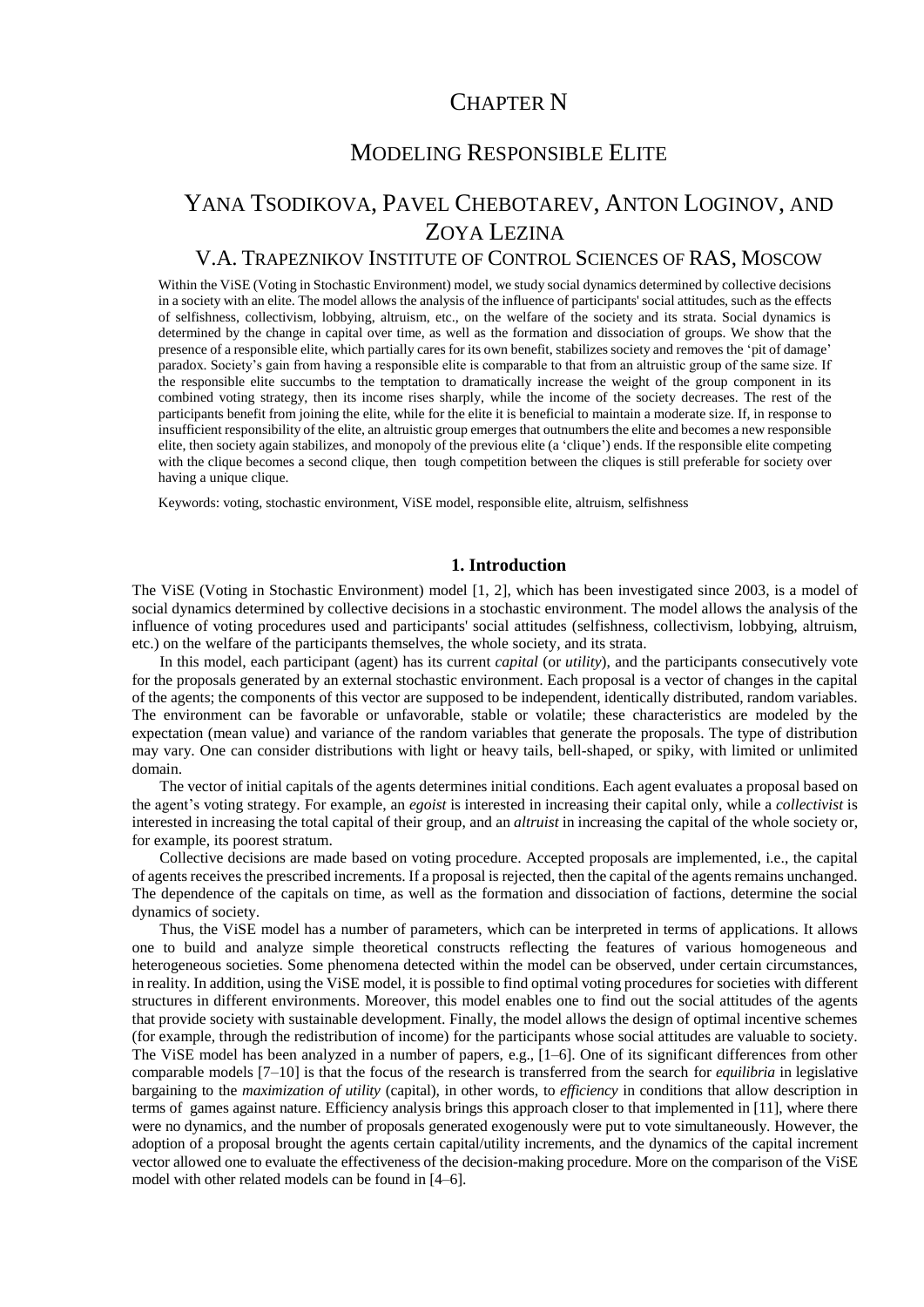#### **2. Combined Voting Strategies**

In this paper, we study *combined* voting strategies. The need for these is due to the following, previously noted, circumstances.

- 1. A society consisting of egoists is exposed to the danger of bankruptcy in a moderately unfavorable environment, due to the implementation of majority decisions (the so-called 'pit of damage' paradox [4]).
- 2. The presence of a relatively small faction of altruists protects the society from bankruptcy; however, altruists themselves turn out to be a low-income stratum.

A natural task is to provide agents having altruistic voting strategies with an acceptable income. One of the most interesting and realistic approaches to the solution of this problem is the use of *combined voting strategies*. An agent that combines altruistic and group strategies while evaluating a proposal computes a convex combination of the average increment of the capital of the whole society, and of the group they are a member of. If this convex combination is positive, they support the proposal, otherwise they vote against it.

A faction whose members adhere to such a combined voting strategy can be considered as a *responsible elite*. In this paper, we study societies that have such a faction and compare them to other societies.

#### **3. Social Dynamics of a Society with a Responsible Elite**

#### *3.1. A small number of altruists saves society from bankruptcy*

For definiteness, consider a society consisting of 201 agents. An odd number of participants leads to higher lability: a simple majority is achieved by an advantage of only one vote, with the result that proposals are accepted more often than with an even number of agents.

First, let all agents of the society be egoists: each of them votes for a proposal if, and only if, it provides him/her with an increase in the capital. The dynamics of society will be characterized by the mathematical expectation of the capital increment of a participant in one step (round) of voting (we will call it the *expected capital gain*, *ECG*).

This value is determined by the fraction of accepted proposals and the average increment of agent's capital over accepted proposals. The ECG depends on the number of agents and the distribution that generates proposals, in particular, on the mean and variance of this distribution.

Fig. 1 shows the dependence of the ECG on the mathematical expectation  $\mu$  of the normal distribution with standard deviation  $\sigma = 34$  (the result was obtained analytically [2]; the subsequent curves are mainly obtained through simulation, since analytical expressions are hardly achievable). With moderate negative *μ*, ECG takes noticeable negative values, i.e., society inevitably becomes poorer due to the implementation of majority decisions; the ECG curve has a 'pit of damage'. This is because the majority approving a proposal receives on average less than the remaining minority loses.

This paradox can be overcome by varying the voting threshold [4] or changing the voting strategy. In this paper, we investigate the latter approach.



Fig. 1. Expected capital gain (ECG), 201 agents (egoists),  $\sigma = 34$ .

Fig. 2 shows the ECG curves for the societies containing 5 or 11 altruists among 201 agents, while the rest of the agents are egoists: {5A, 196E} and {11A, 190E}. For comparison, the ECG curve for the society of egoists is shown. Each altruist supports those, and only those, proposals that increase the total capital of the society.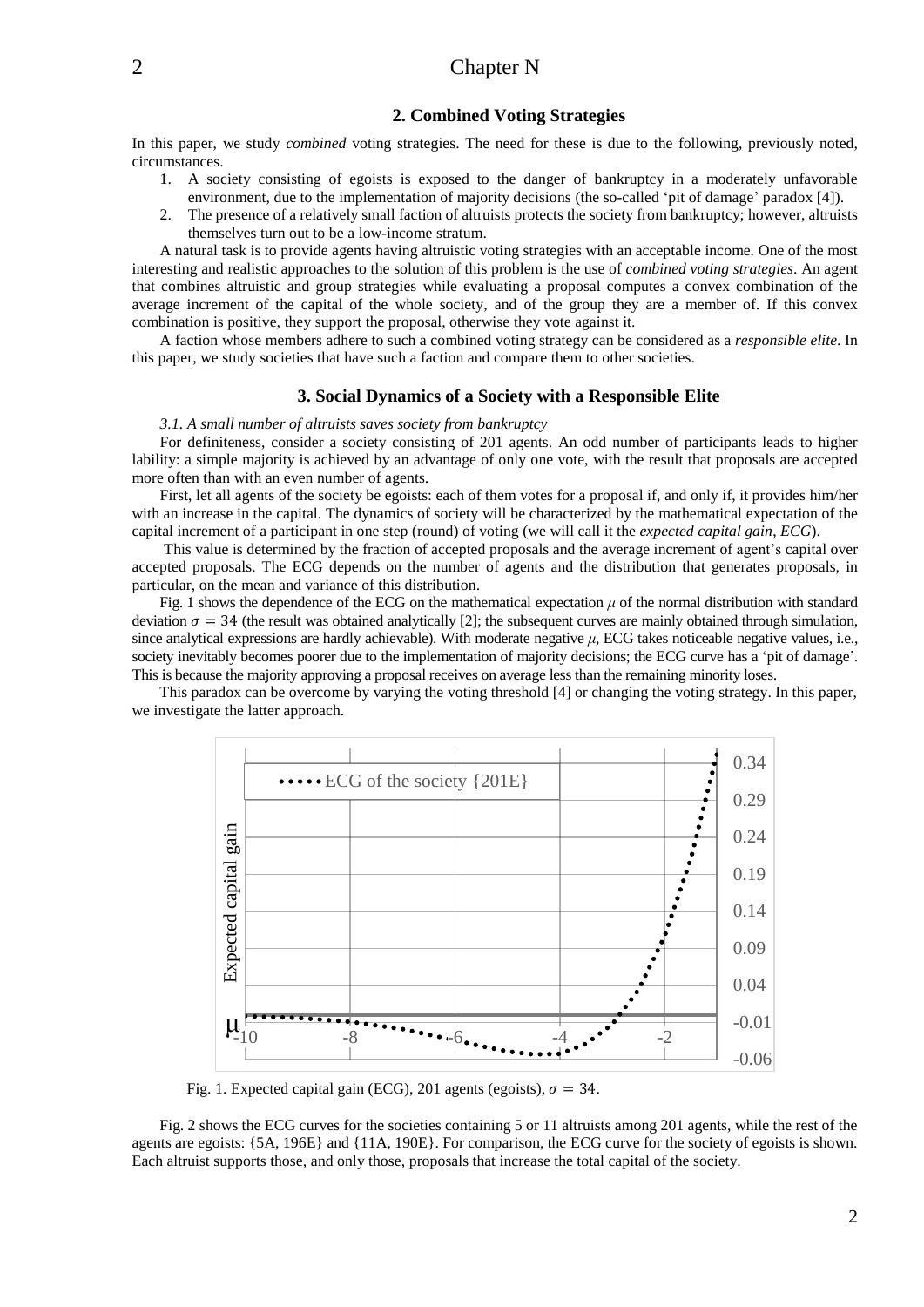

Fig. 2. ECG of the society consisting of egoists (Е) and altruists (А).

With five altruists, the 'pit of damage' becomes shallow, and with 11 altruists, it is negligible.

This is achieved at the price of fast impoverishment of altruists. Fig. 3 shows the ECG curves of altruists in the societies under consideration. Five altruists go bust much faster than the agents in the completely selfish society {201E}. However, 11 altruists lose their capital much slower. When the number of altruists is 14, their ECG does not go significantly below zero under any *μ*.

Thus, if 7% of the agents (14 of 201) agree to vote altruistically, they rescue from bankruptcy not only the whole society (for which 11 members, i.e., 5.5% is enough, see Fig. 2) but also themselves!

On the other hand, the ECG of altruists is significantly lower in these cases than that of egoists in the same society. In Fig. 3, for comparison, the ECG curve of egoists in a society with 11 altruists is shown. This society is denoted by {11A, 190E}. For it, ECG(11A) < ECG(190E). The number of altruists, at which these values are approximately the same, is about 30.



Fig. 3. ECG of the factions in the society consisting of egoists (E) and altruists (A).

In most current societies, the number of altruistic agents who are willing to have low incomes for the sake of others is limited. How is it possible to ensure that these participants receive adequate remuneration, for example, so that their income is not lower than average? However, will this not require investing all the profits that society receives from altruists? The following study answers these questions.

#### *3.2. Agents with a combined strategy as a responsible elite*

Consider now, instead of altruists, a faction of agents with the following combined strategy. Evaluating a proposal, an agent computes  $\alpha D_1 + (1 - \alpha)D_2$ , where  $0 < \alpha < 1$ ;  $D_1$  and  $D_2$  being the average capital increments, according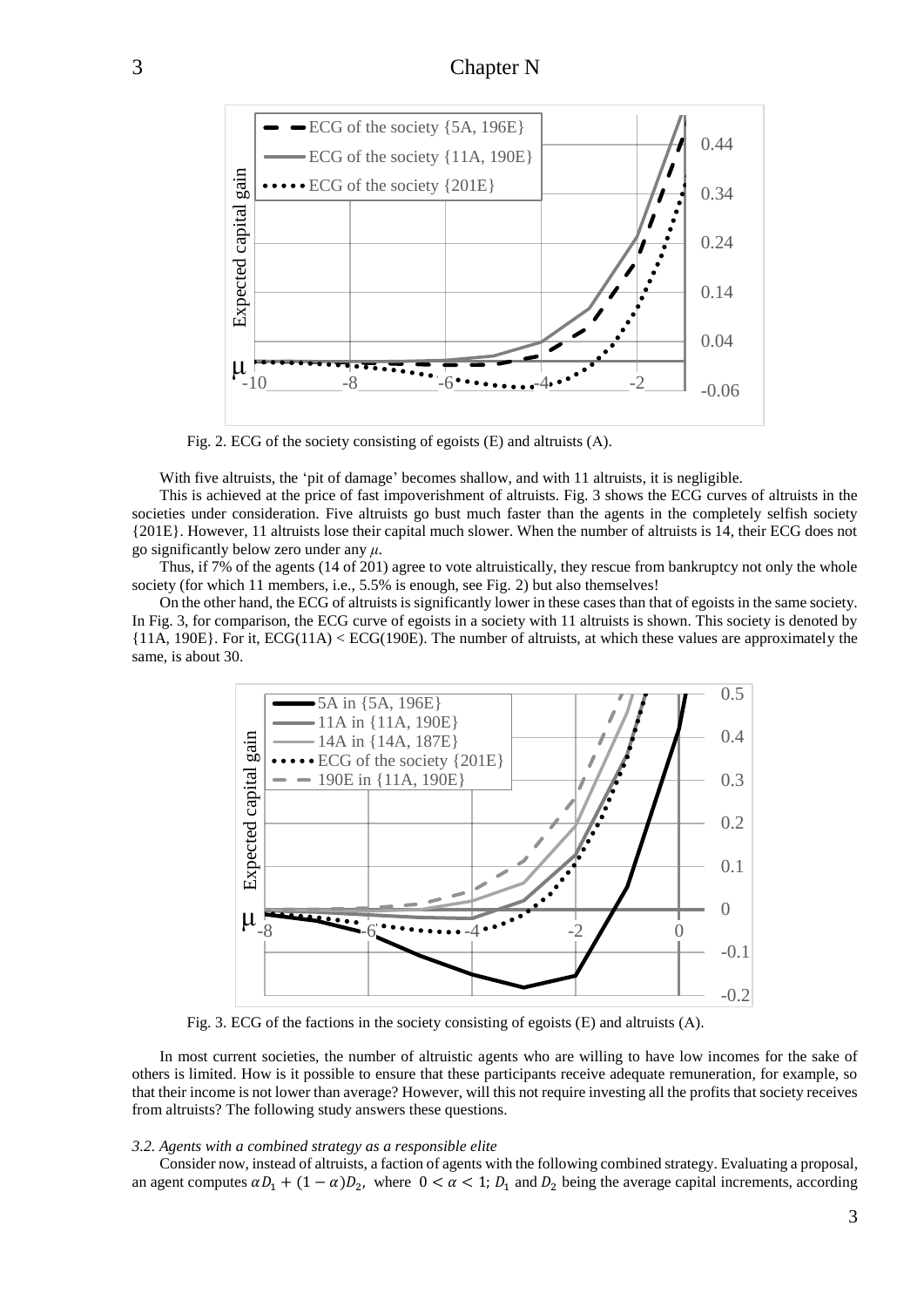to the proposal, of the whole society and of the faction the agent belongs to. The agent supports the proposal whenever  $\alpha D_1 + (1 - \alpha)D_2 > 0$ . Thus, the voting strategy of the agent is based on a convex combination of the altruistic objective function and the *group* one (which is the average capital increment of her group).

If 11 agents of 201 form a faction with such a strategy, and  $\alpha = 0.98$ , while the rest of the agents are egoists, then the society is denoted by  $\{11(0.98A + 0.02G), 190E\}$ , where A, E, and G designate the altruistic, egoistic, and group strategies, respectively.



Fig. 4. ECG of the factions in the society, where 11 agents have combined strategy 0.98A+0.02G and 190 agents are egoists.

While the incomes of 11 altruists are significantly lower than those of egoists (Fig. 3) are, the incomes of 11 agents with the above almost-altruistic combined strategy (Fig. 4) are even slightly higher than those of the egoists in the same society are. How do *average* incomes differ in these two societies? As Fig. 5 shows, they are almost equal and significantly higher than those in the society {201E}.



Fig. 5. ECG of the societies containing: 11 altruists (11A), 11 agents with combined strategy 0.98A+0.02G, compared to the society consisting of egoists.

Thus, the combined voting strategies allow the solution of two problems: (1) preventing society from bankruptcy, thanks to a relatively small faction adopting such a strategy; (2) providing members of this faction with an expected income not lower than the average income in the society (Fig. 4). Such a faction can be regarded as a model of*responsible elite.*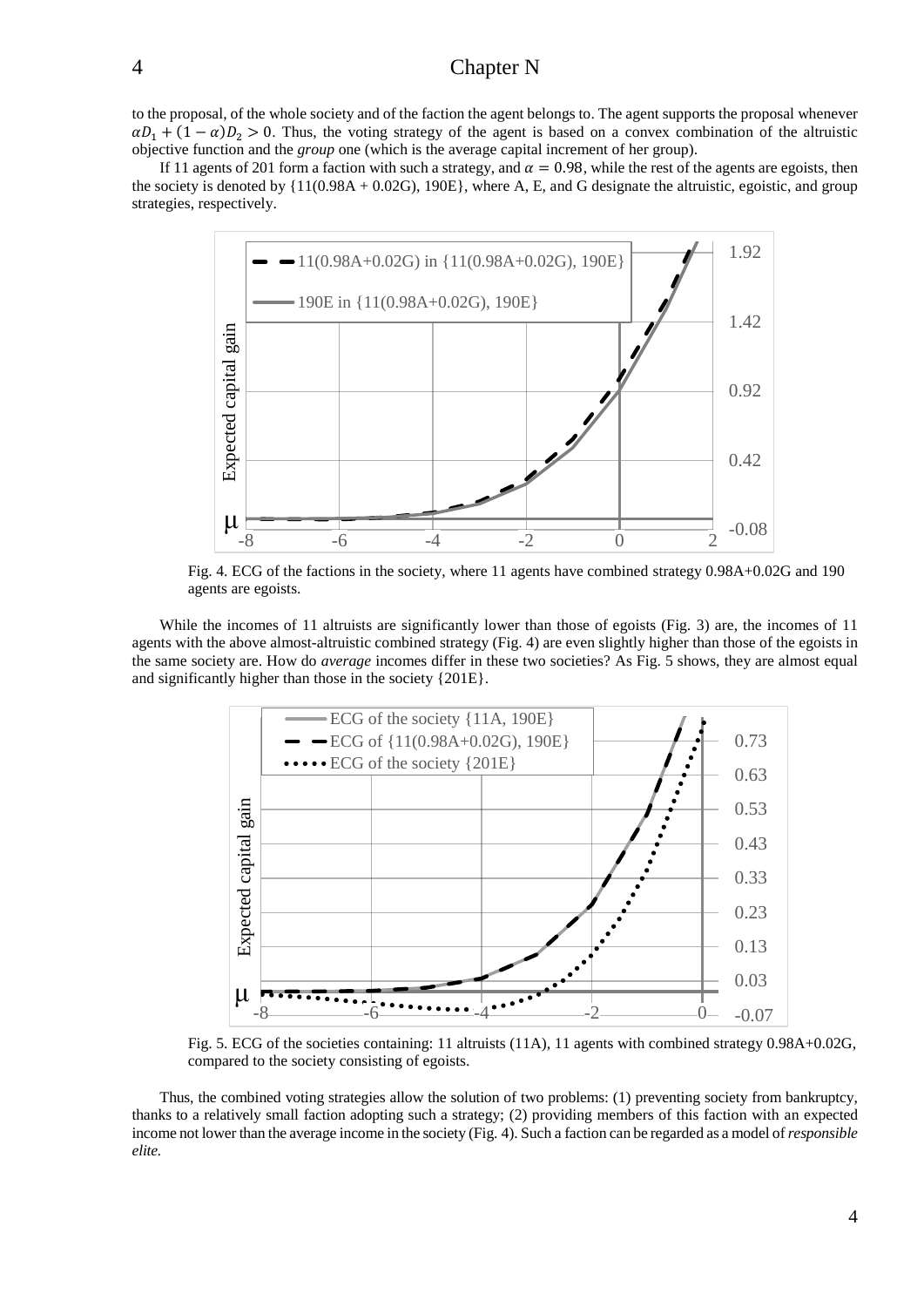

Fig. 6. ECG of the society and its factions when variable number of agents has combined strategy 0.98A+0.02G.

Due to the above properties, joining this faction is beneficial for other agents. What happens in this case? First (the case  $\mu = 0$  is shown in Fig. 6), as the size of the faction grows, the incomes of its members grow fast, from very low to high values. With twenty-plus members of the faction, the average income of its members reaches a maximum, and then begins to decrease to the amount of income in the society consisting of altruists; this amount is shown by an open circle. Meanwhile, the incomes of egoists, and of the whole society, grow from the amounts in the society of egoists (shaded circle), and almost stabilize when there are about 15 agents with a combined strategy.

Therefore, for members of the faction with strategy 0.98A+0.02G, a relatively small faction size is most beneficial; here, this size slightly exceeds 10%. The rest of the agents benefit from joining the faction, whereas the size of the faction (exceeding 10%) has little effect on the income of non-affiliated agents.

#### *3.3. Elite's neglect of social responsibility and reaction to it*

Let us return to the society where 11 agents have strategy 0.98A+0.02G, while the rest of the agents are egoists (Fig. 4 and Fig. 5). The faction of 11 agents protects society from bankruptcy and maintains the incomes of its members at a slightly higher level than the average income in society. The members of this faction can try to enrich themselves by increasing the share of group objective function in their combined strategy. The curve corresponding to this share of 1.0 is shown in Fig. 7. It indicates that this increase really enriches the members of the faction.



Fig. 7. ECG of 11 agents with the combined strategy 0.98A+0.02G and 11 agents with pure group strategy G.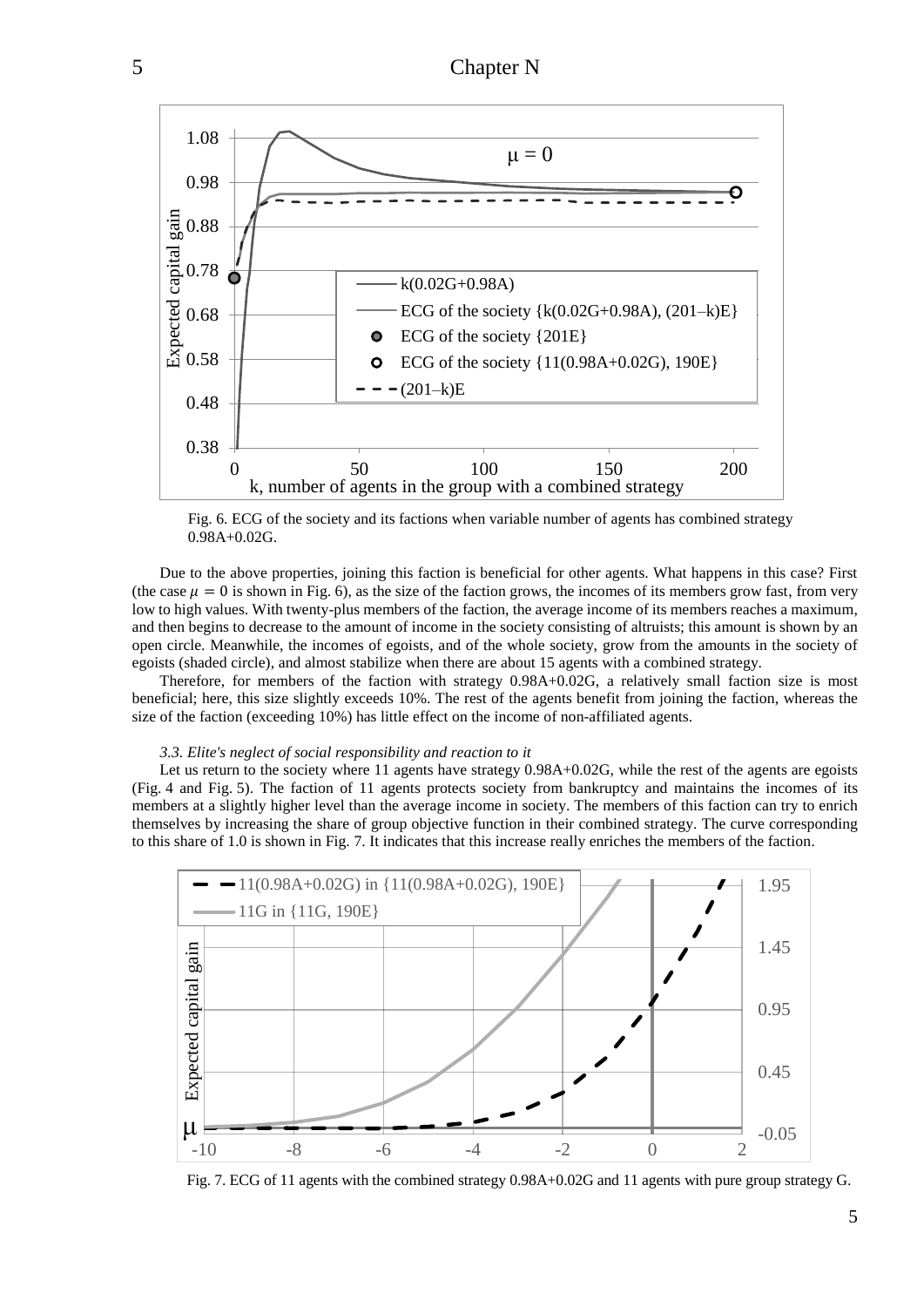How does this affect the rest of society? For the rest of society, the elite's neglect of social responsibility and turn to selfishness is extremely disadvantageous. Fig. 8 shows that, in this case, the average agent's income and the egoist's income are much lower than the income in a purely egoistic society. Such a faction models the *irresponsible elite*, which may also be called a *clique.*

How can the rest of society respond to this challenge? The remaining agents can, among other reactions:

(1) Join the clique (a 'snowball of cooperation' [12]);

(2) Form a new faction with a group strategy [6];

(3) Form a new faction with an altruistic or combined strategy.

Note that, with the successive entry of egoists into the clique, the society reaches the average incomes of a purely egoistic society only when the group consists of 128 agents (64% of the society).



Fig. 8. Impact of the transition of a group of 11 agents from the combined strategy to the group one upon the average income of society members and the egoists.

With further growth of the clique, the income of an egoist and the average income in the society increase, but the income of a clique member decreases, still remaining higher than the income of an egoist (Fig. 9). Finally, the clique that coincides with the whole society is identical to the society of altruists.



Fig. 9. ECG of the group, the egoists, and the general ECG as functions of the size of the group.

In what follows, we consider the third, asymmetric response to the appearance of a clique, i.e. 'form a new faction with an altruistic or combined strategy'.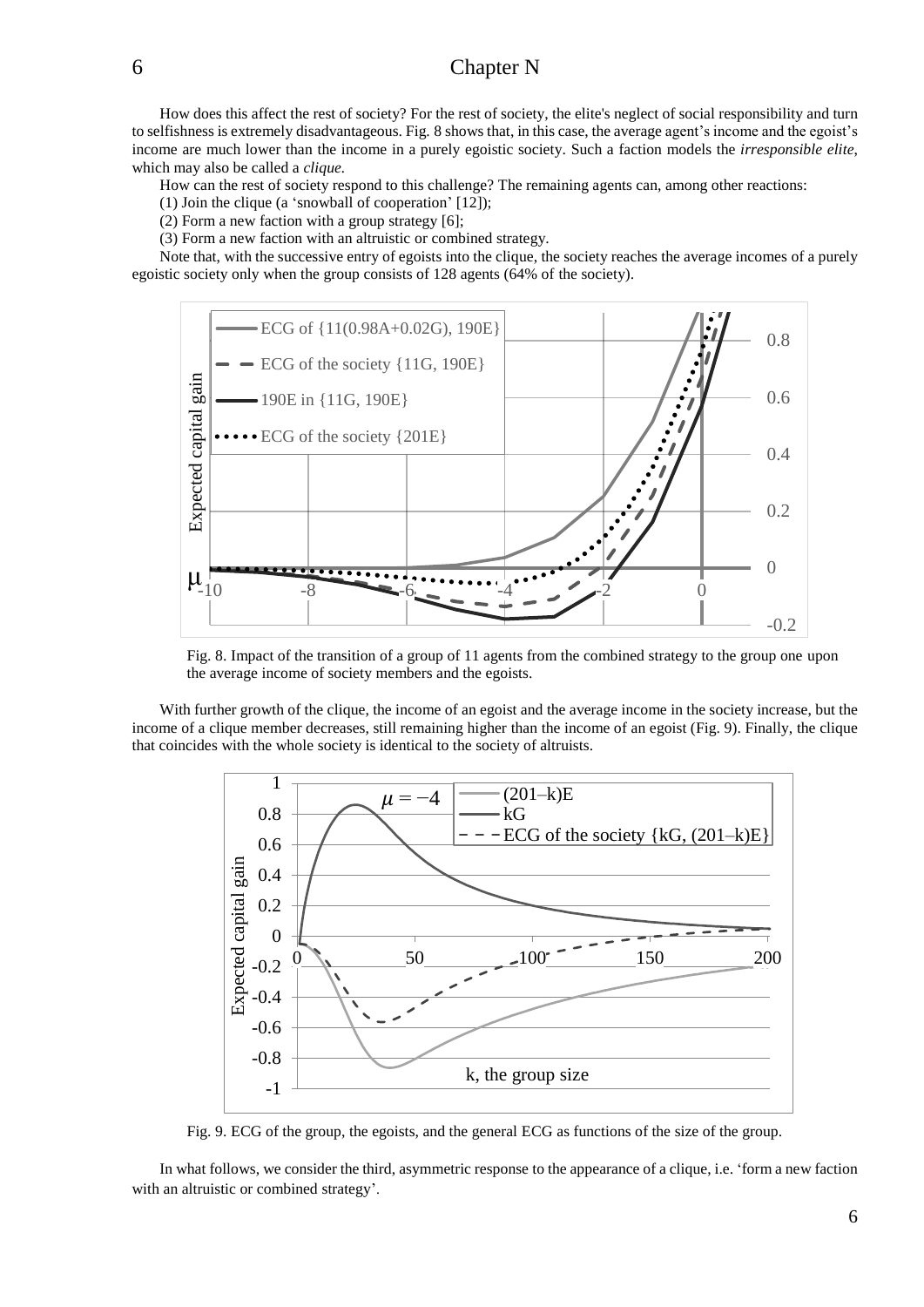Note (Fig. 10) that the appearance of only five altruists compensates the society for the presence of the selfish group (clique) of 11 agents. The society's ECG reaches the same value as in the egoistic society: ECG( $\{11G, 5A, 185E\}$ )  $\approx$  ECG(201E). It is definitely a significant improvement compared to the society consisting of a clique and egoists.



Fig. 10. The impact of the emergence of altruists on the ECG in a society with a clique (group of 11 agents).

When the number of altruists reaches 14, the society stops getting poorer thanks to its collective decisions. However, as usual, the income of altruists is inferior to that of egoists (Fig. 11).



Fig. 11. ECG of the factions in a society consisting of altruists, a clique, and egoists.

With a further increase in the number of altruists, the ECG's of egoists, society, and altruists themselves, grow, whereas the ECG of the clique decreases quite rapidly (Fig. 12).



Fig. 12. ECG in the society {11G, kA, (190–k)E} as a function of the number of altruists.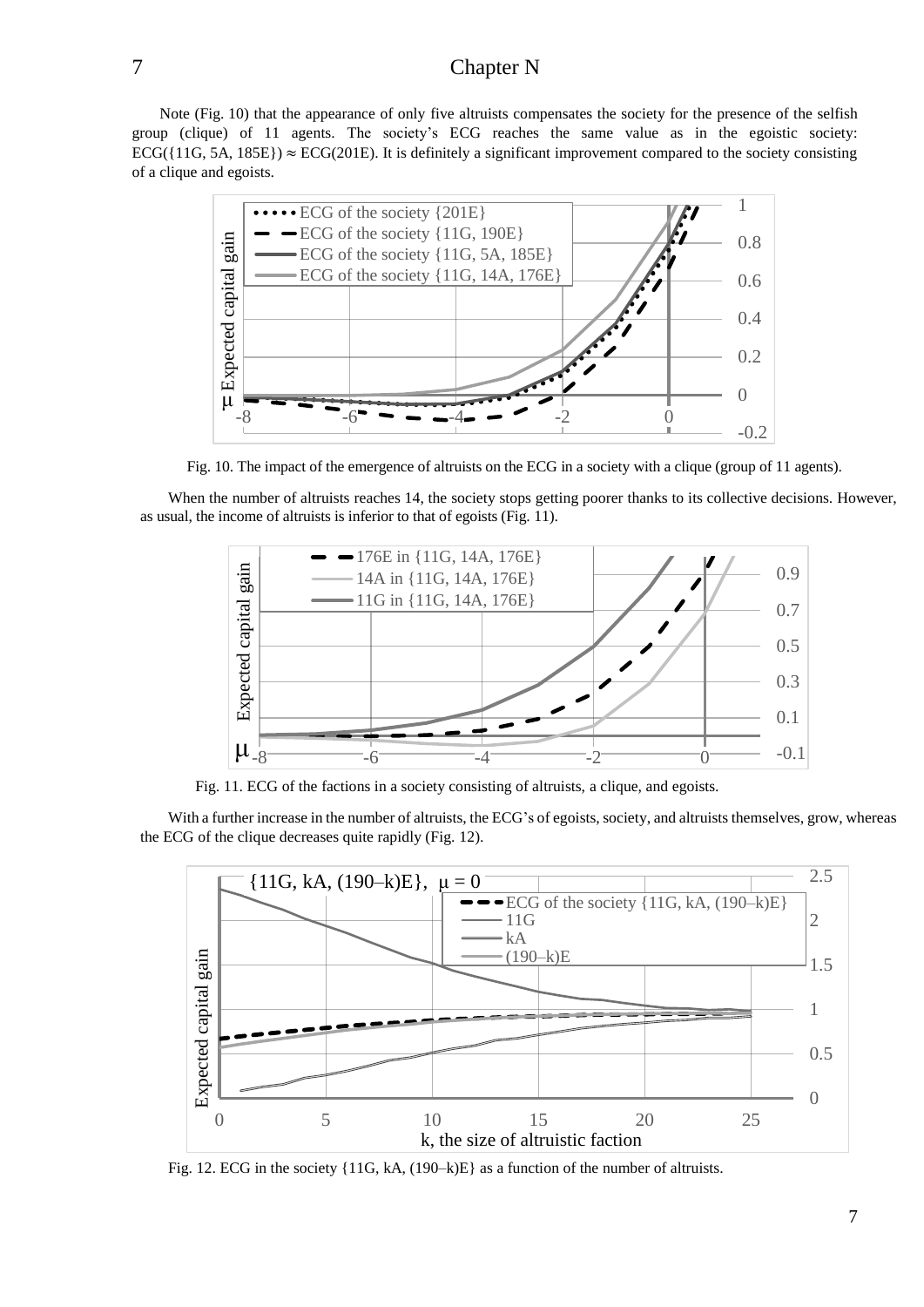Now, let altruists partially support themselves, by adopting a combined voting strategy. Fig. 13 shows the ECG curves of the whole society, when the percentage of the group's objective function in the combined strategy of former altruists is 4% or 13%, compared to the societies considered earlier. The difference between the curves of 4% and 13% is not very big.



Fig. 13. ECG of societies consisting of a clique, a faction with a combined strategy, and egoists, compared to other societies.

The ECG curves of the society {11G, 14(0.96A+0.04G), 176E} and of its factions are presented in Fig. 14. Here, 14 agents with a combined strategy (a responsible elite) have above-average incomes, which makes their social function not too sacrificial.



Fig. 14. ECG of the factions in the presence of a clique and 4% of the group objective function in the combined strategy.

It is important to note that, if the faction with a combined strategy increases the proportion of the group objective function to 13% (Fig. 15), then its income overtakes the income of the clique! In this case, the society as a whole does not go bankrupt; its ECG curve has no pit of damage.

Therefore, in the society consisting of а clique (11 agents), a responsible elite (14 agents) and egoists (176 agents), the responsible elite with a fairly low proportion of group strategy (13%) is ahead of the clique and removes society from the zone of imminent bankruptcy, providing it with a non-negative expected capital gain.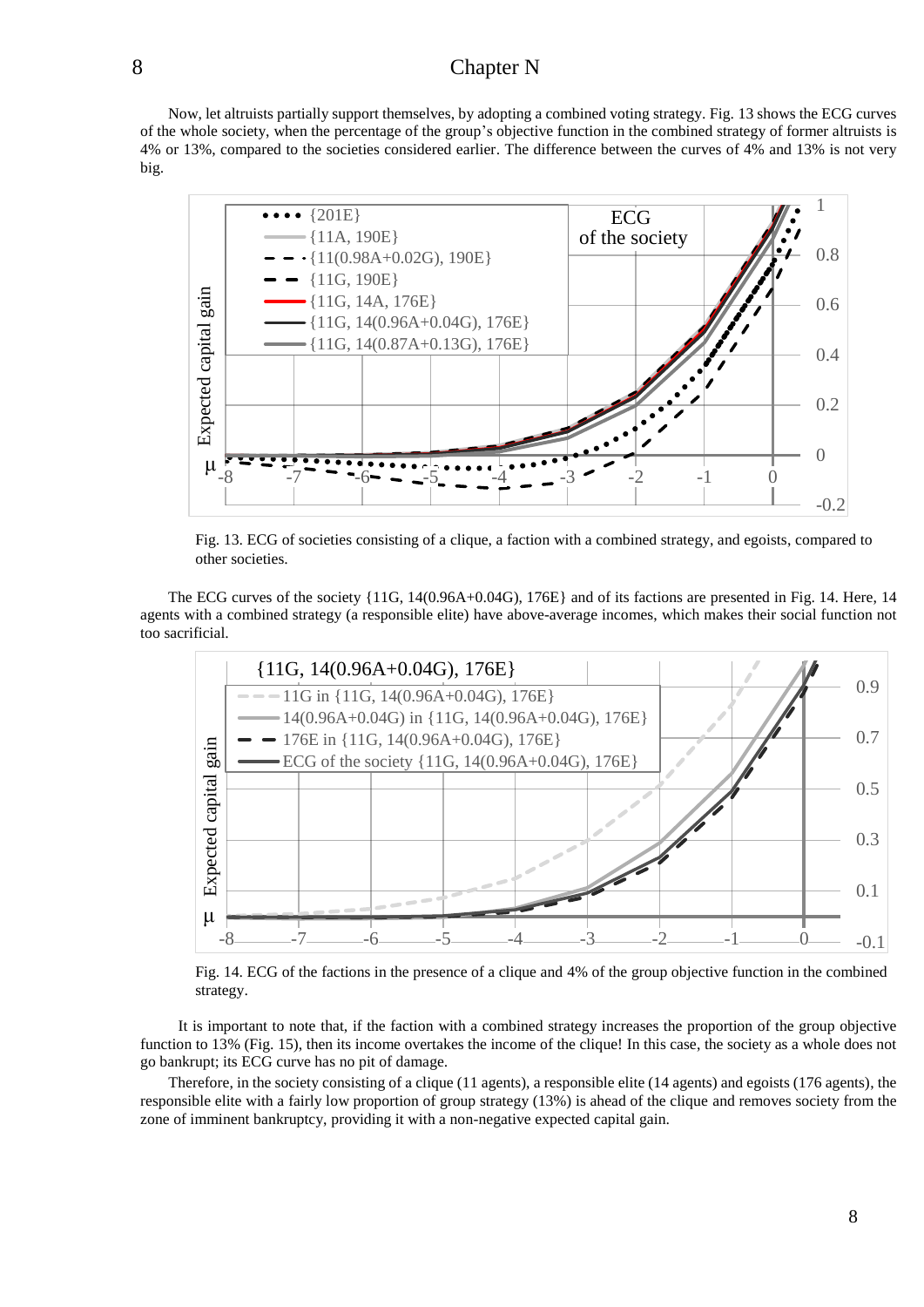

Fig. 15. ECGs in the society with a clique, and a faction whose combined strategy has 13% of the group objective function, compared to a society with an altruistic faction.

Thus, using the ViSE model, we found that a responsible elite, which adheres to a combined voting strategy (allowing it to perform an important social function and take care of itself to the necessary extent), can provide stability for society and help it respond adequately to external challenges of a stochastic nature.

#### *3.4. Iterative social dynamics*

Finally, let us explore what will happen to society if the second responsible elite becomes a clique like the first one. It has been observed in [3] that tough competition of two cliques is preferable to society over the presence of only one clique. However, if there are two cliques with 11 and 14 agents, the ECG of the egoists and the average ECG in the society are negative (Fig. 16).



Fig. 16. A sequence of responsible elites that arise in response to the transformation of previous elites into cliques.

As a possible reaction, a new altruistic faction can emerge, which may then turn into a responsible elite. If there are 18 agents in it, then (1) the ECG of the society (and even the ECG of egoists) becomes positive again, and (2) the new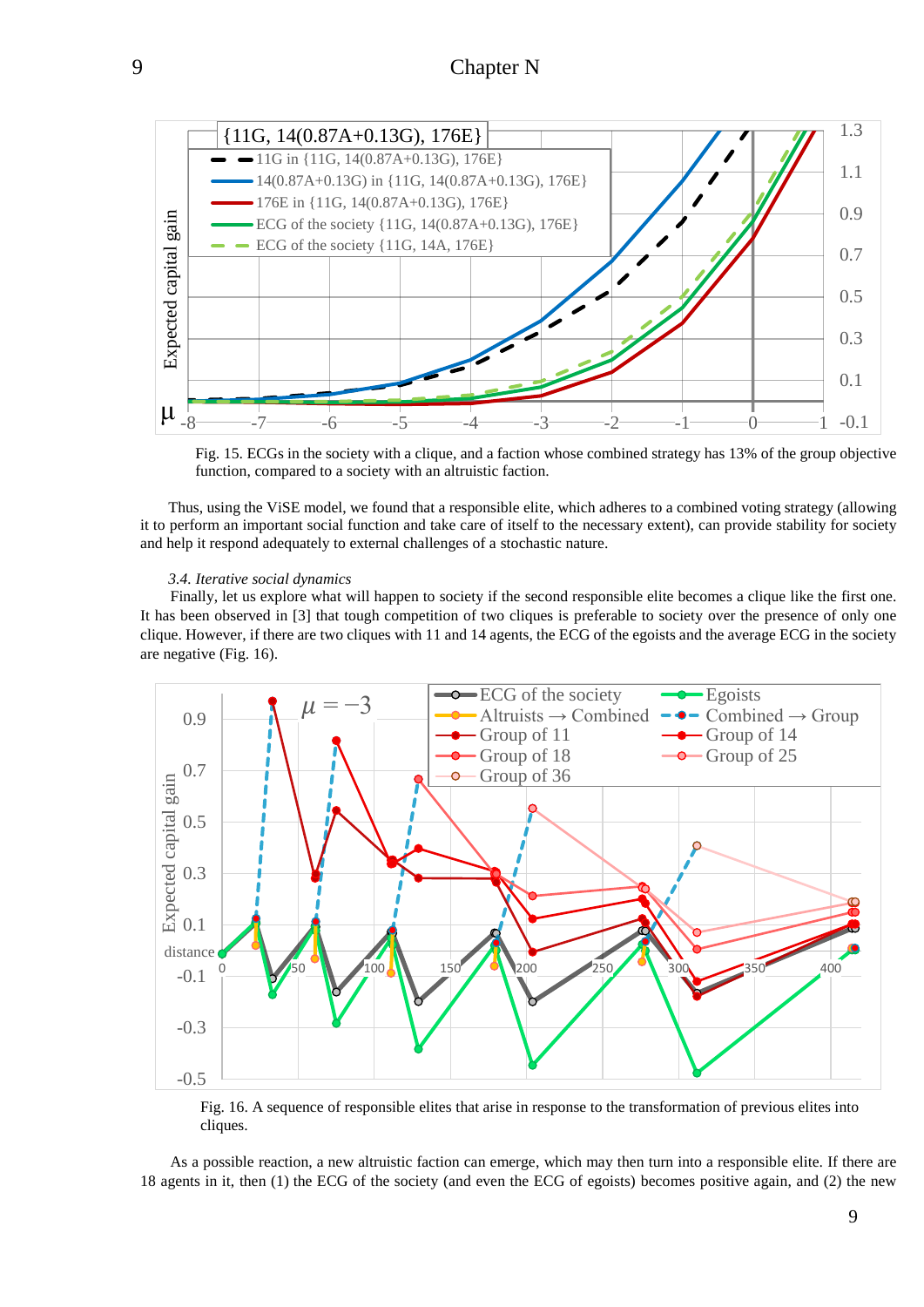responsible elite with an appropriate share of group objective function in its combined strategy can outstrip the ECG of other factions. Fig. 16 presents an *iterative* dynamic of this kind, where the horizontal axis shows a certain distance between societies.

If the third responsible elite also becomes a clique, then another altruistic/responsible faction with the same properties should contain 25 agents. In the next iteration, an altruistic/responsible faction must contain 36 agents, after which, since the society is finite, another responsible elite with the above properties (1) and (2) cannot stand out. It should be noted that in this case, more than half of the society is in different selfish cliques, so that saving all egoists from bankruptcy and exceeding the income levels of all cliques becomes an impossible task.

The list of societies depicted in Fig. 16 is as follows: {201E}; {11A, 190E}; {11(0.98A+0.02G), 190E}; {11G, 190E}; {11G, 14A, 176E}; {11G, 14(0.96A+0.04G), 176E}; {11G, 14G, 176E}; {11G, 14G, 18A, 158E}; {11G, 14G, 18(0.94A+0.06G), 158E}; {11G, 14G, 18G, 158E}; {11G, 14G, 18G, 25A, 133E}; {11G, 14G, 18G, 25(0.955A+0.045G), 133E}; {11G, 14G, 18G, 25G, 133E}; {11G, 14G, 18G, 25G, 36A, 97E}; {11G, 14G, 18G, 25G, 36(0.94A+0.06G), 97E}; {11G, 14G, 18G, 25G, 36G, 97E}.

Every time a new altruistic faction emerges, the whole society and egoists win; they lose little when this faction becomes a responsible elite with a small share of the group objective function in its combined voting strategy, and they lose a lot when this faction becomes a clique. A clique typically loses from the emergence of a new clique; however, it can gain if these two cliques can enter a new decisive coalition.

#### **4. Conclusions**

- 1. The presence of a relatively small responsible elite in society stabilizes it, eliminating the 'pit of damage' paradox. The gain of society from the presence of a responsible elite is not very different from the gain, if there is a faction of altruists of the same size.
- 2. The latter is explained by the fact that, providing the responsible elite with an income slightly higher than the average level of society, requires a fairly small share of the group strategy in the combined voting strategy of this faction.
- 3. If the responsible elite succumbs to the temptation to radically increase the weight of the group objective function in its combined voting strategy, its income rises sharply, while the income of the entire society decreases. In this case, other agents benefit from joining the elite, but it is beneficial for the elite to maintain its size at a low level, which provides its members with a maximum income.
- 4. The elite with a high share of group strategy ceases to be 'responsible' and protect society, moreover, it impoverishes society. Consequently, there is a growing need for altruistic agents in society. If in counterweight to the formed elite-clique, society forms a responsible elite that exceeds the first one, then this responsible elite manages to stabilize the society, ensure its own income slightly exceeding the average level of society, and significantly reduce the income of the clique. With a sufficient size, the responsible elite is ahead of the income of the clique.
- 5. If the responsible elite competing with the clique forms a second clique, then a tough competition between two cliques is preferable to the society over having only one clique (see [3]). Such an iterative social dynamic can be continued so that the possibility of the emergence of a responsible elite that 'saves' society and is not selfless remains on a series of stages. In light of this, the dynamics under study can be viewed as a struggle between responsible elites and elites-cliques.

The overall conclusion, is that the presence of a responsible elite in society is beneficial to both society and this stratum, however, the responsible elite faces the temptation to reduce its responsibility. The negative effect of this is limited if the elite does not have an exclusive status, that is, if it is possible to form other elites that are willing to abide by a mutually beneficial social contract.